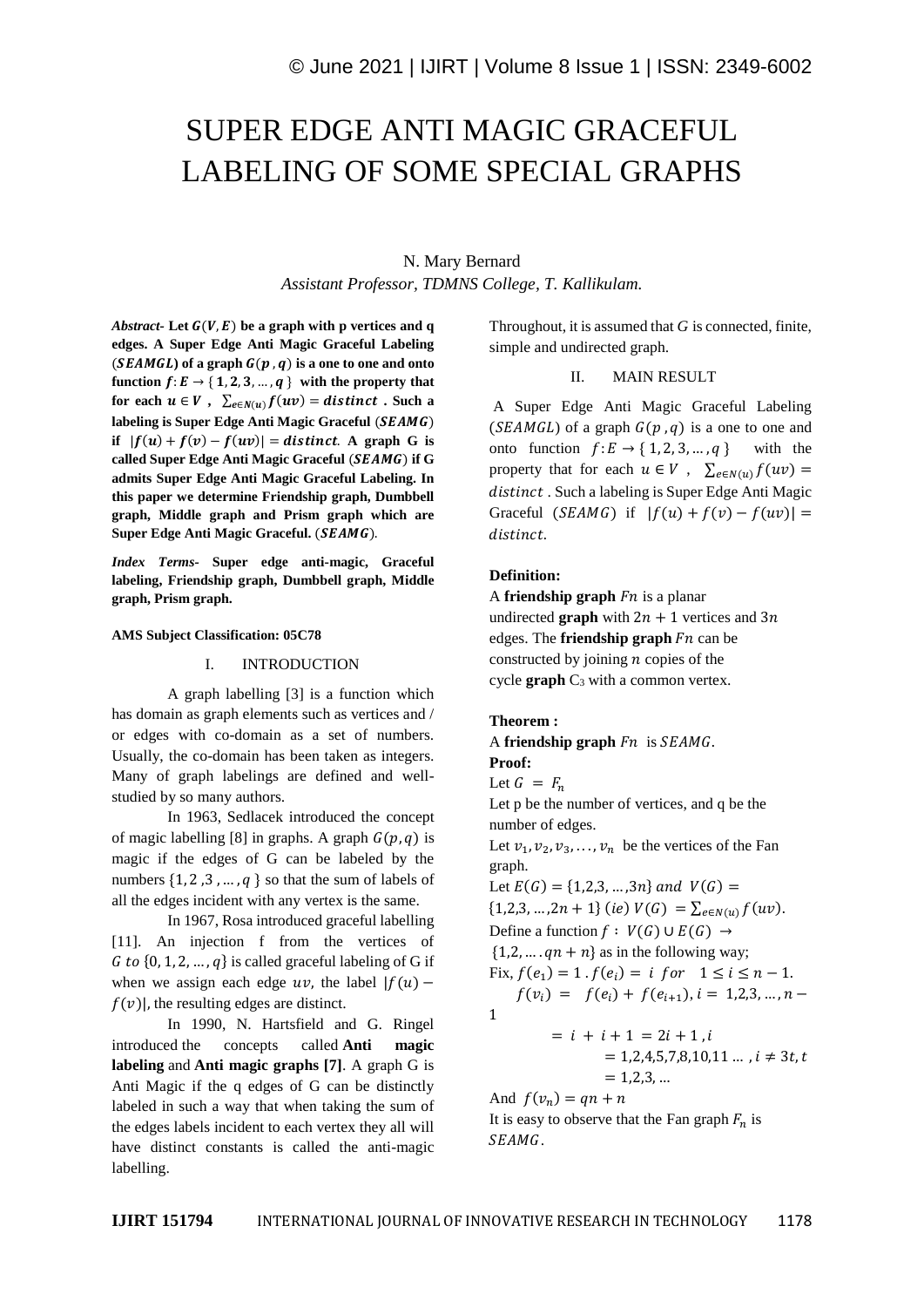**Illustration:**



# **Definition:**

A **dumbbell graph**, denoted by  $D_{a,b,c}$  is a bicyclic **graph** consisting of two vertex- disjoint cycles  $C_a$ ,  $C_b$  and a path  $P_{c+3}$  (c  $\geq -1$ ) joining them having only its end-vertices in common with the two cycles

# **Theorem:** A **dumbbell graph** admits *SEAMG*. **Proof:**

Let  $v_1, v_2, v_3, \ldots, v_n$  be the vertices of the dumbbell graph,

#### **Illustration:**

Let  $e_1, e_2, e_3, \ldots, e_n$  be the edges of the dumbbell graph , such that Label the edges are as follows:  $f(e_i) = i$  for  $1 \leq i \leq n$ , and the vertices are labelled by  $f(v_i)$  =  $\sum_{e \in N(u)} f(uv)$   $1 \leq i \leq n$ . Also  $|f(u) + f(v) - f(uv)|$  is distinct. It is clear that the dumbbell graph is  $SEAMG$ .

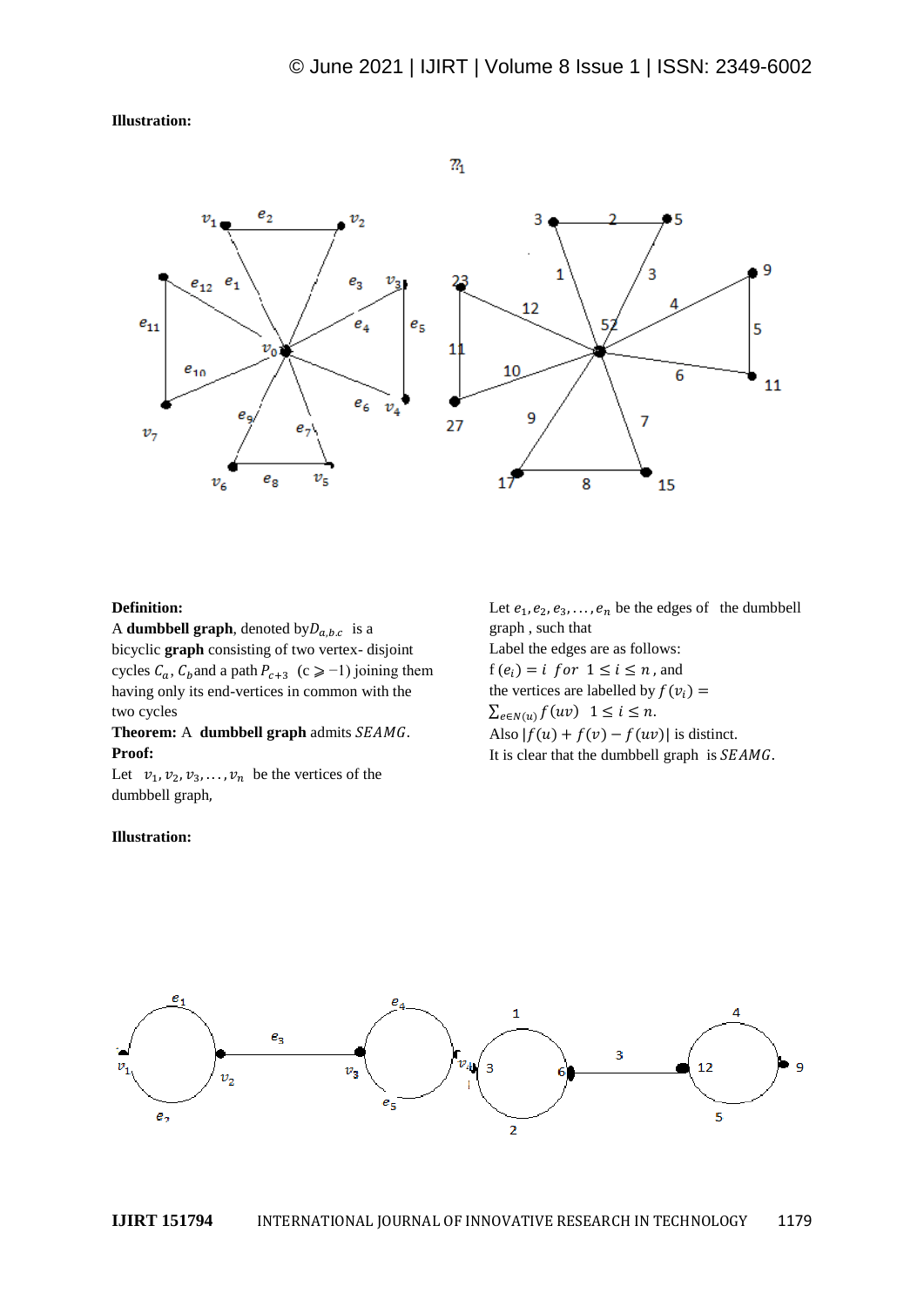# **Definition:**

The **middle graph** of a **graph** is the **graph** whose vertex set is where two vertices are adjacent if and only if they are either adjacent edges of G or one is a vertex and the other is an edge incident with it.

**Theorem:** A Middle graph is Super Edge Anti

# Magic Graceful.

# **Proof:**

Let  $G(p, q)$  be a Middle graph.

Let  $v_1, v_2, v_3, \ldots, v_n$  be the vertices of the Middle, graph

Let  $e_1, e_2, e_3, \ldots, e_n$  be the edges of the Middle graph

The edges are label as  $\{1,2,3,..., q\}$ , where q is the number of edges.

## **Illustration:**

(i.e.) 
$$
f(e_1) = 1
$$
,  $f(e_2) = 2$ ,  $f(e_3) = 3$ , ...,  $f(e_n) = q$ .  
\nThe vertices are label as,  
\n $f(v_i) = i$  for  $1 \le i \le \frac{q}{2}$  and  
\n $f(v_{\frac{q}{2}} + i) = f(e_{\frac{q}{2}} + 1) + f(e_{\frac{q}{2}} + 2) + f(e_i)$ ,  $1 \le i \le \frac{q}{2}$ 

hence all the vertex labels are distinct. Also  $|f(u) + f(v) - f(uv)|$  is distinct. It is clear that G admits SEAMGL. Thus, the middle graph is  $SEAMG$ .



#### **Definition:**

The **prism graph** is the line **graph** of the complete bipartite **graph** . The **prism graph** is isomorphic with the cubical **graph**

**Theorem 3.5:** A Prism graph is Super Edge Anti Magic Graceful.

# **Proof:**

Let G be a prism graph. The edges of the graph are  $\{e_1, e_2, e_3, \ldots, e_n\}$  and the vertices of a graph are  $\{v_1, v_2, v_3, \ldots, v_n\}.$ 

The edges are label as,  $f(e_i) = i$ ,  $i =$  $1, 2, 3, ..., n$ and the vertex labels are  $f(v_i) =$  $\sum_{e \in N(u)} f(uv)$  ,  $i = 1,2,3,...,n$ Also  $|f(u) + f(v) - f(uv)|$  is distinct. It is clear that G admits SEAMGL. Hence the prism graph is  $SEAMG$ .